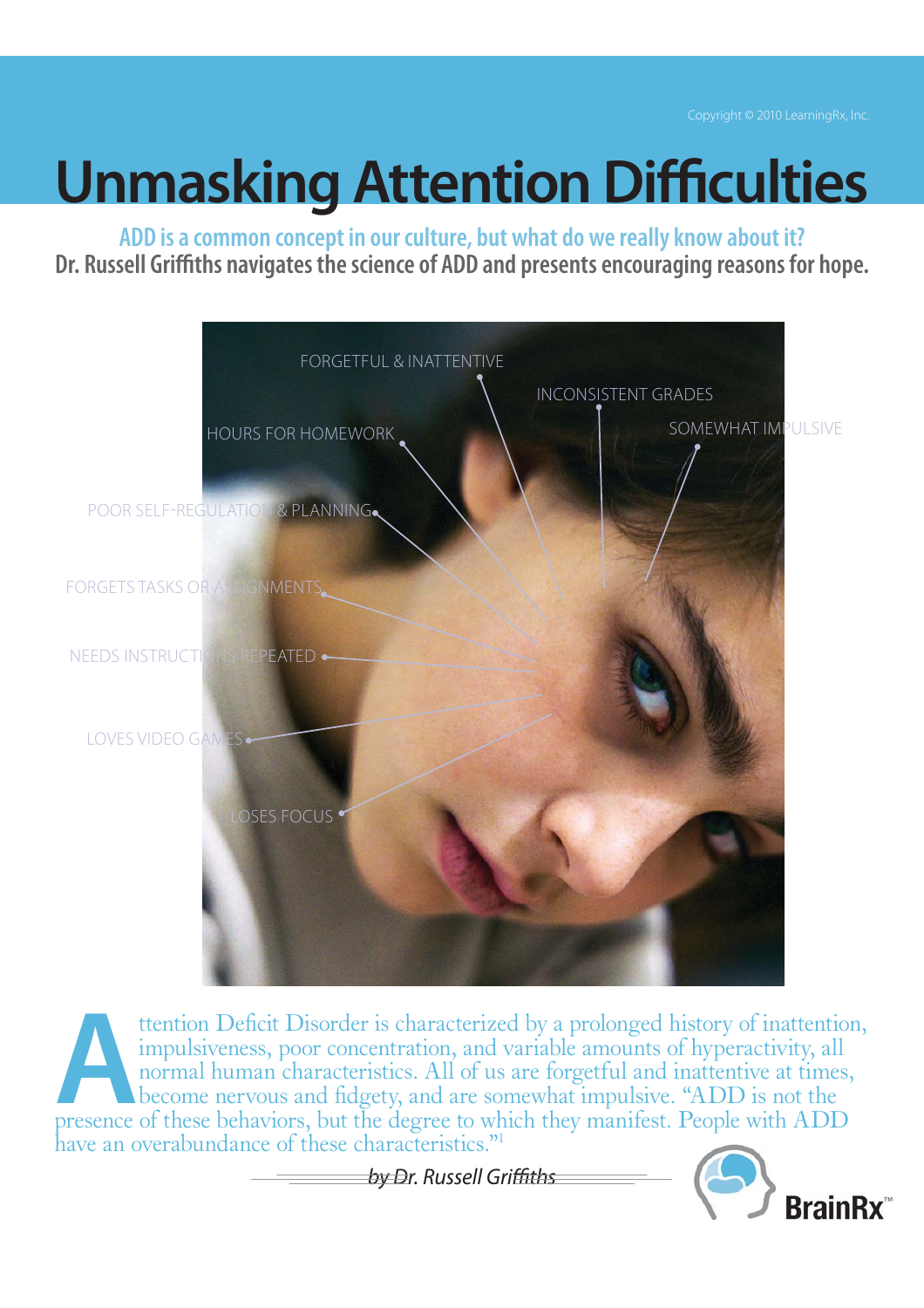### **In the U.S., over 3 million**

**youth** have been diagnosed with ADD. Recent research shows that boys and girls with ADD may be equal in numbers. The American Medical Association states, "ADD is one of the best researched disorders in psychiatry…the overall data on its validity are far more compelling than for most mental disorders and even many medical conditions." According to the Diagnostic and Statistical Manual of Mental Disorders 4th Edition, failing to pay close attention, making careless errors, and having difficulty sustaining attention are the most common symptoms. Consequences of this impairment on learning and academic/vocational progress can be devastating.

# **The Science Behind Stimulants**

Stimulants were found to have calming effects on disruptive behavior as early as 1937, leading to the widespread use of medications like Ritalin® to treat hyperactivity. Not until the 1980's advent of brain scan technology was the paradox of using stimulants to slow down constantly moving children explained. Neuropsychologists identified weaker activity levels in the frontal lobes resulting in poor selfregulation, planning, and ability to attend to tasks. Stimulant medications strengthen this area by releasing dopamine, a natural stimulant and neurotransmitter normally abundant

in the brain's prefrontal area. An underactive cortex may be less able to use these chemical messengers or have fewer dopamine neurons that connect the lower brain to the prefrontal cortex. Constant motion and risk taking may be an attempt to energize the brain.

#### **Relief without a Cure**

In those with ADD, the frontal cortex (surface) of the brain has more difficulty using glucose (blood sugar) and less blood flow than in people without ADD (Hallowell and Ratey,

1994). The frontal cortex inhibits impulses, initiates behavior, and controls working memory. When underactive, the ability to screen out irrelevant stimuli is

reduced and the individual pays attention to everything. This results in poor regulation of the motivation system and makes staying on task difficult without immediate rewards. Video games provide rapid, constant feedback and stimulation and tend to be very engaging for people with ADD. In the case of routine schoolwork, lack of sufficient stimulation results in little sustained



**Dr. Russell Griffiths**, a Licensed Educational Psychologist, was awarded the Outstanding School Psychologist of Orange County by his peers in 2004/2005. He worked as the school psychologist for the Orange County Department of Education for 6 years, and also with Probation and Social Service students. He is a recipient of the prestigious Crystal Bell Award by the Orange County Department of Education for outstanding service to the community. Dr. Griffiths taught at the School of Psychology and School Counseling at Alliant International University in Irvine, and is now pursuing his own practice.

effort and inconsistent academic performance. Students may make mistakes on simple problems but put greater effort into stimulating tasks. Boredom is often mistaken for poor sustained attention when the task is no longer unique.

Approximately 5-15% of the population has ADD and 30% of parents of ADD children have the disorder. Parenting or life situation problems may make attention and learning deficits worse but do not cause the disorder.



# **Cumulative Consequences**

Attention deficits have serious consequences: failure, dropout, depression, conduct disorders, unsuccessful relationships, workplace underachievement, and substance abuse. Elementary children can't consistently follow expectations: "Stay in your seat, raise your hand, follow directions, and do the work I give you for the time I consider appropriate."

The situation worsens for older students with ADD. Independence, self-direction, and large-scale, longterm projects are common. Frequent class changes bring new environments with different visual and auditory